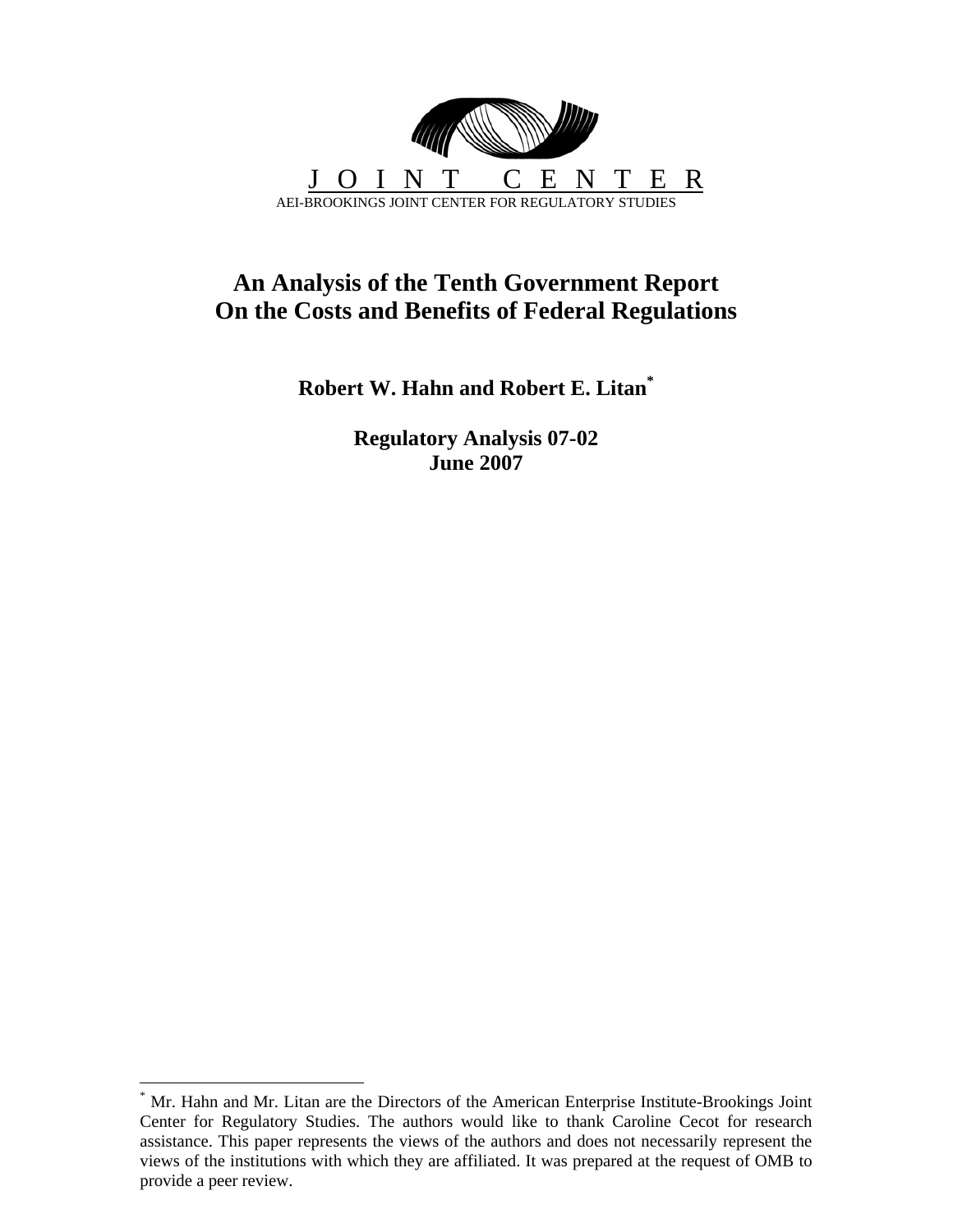

In order to promote public understanding of the impact of regulations on consumers, business, and government, the American Enterprise Institute and the Brookings Institution established the AEI-Brookings Joint Center for Regulatory Studies. The Joint Center's primary purpose is to hold lawmakers and regulators more accountable by providing thoughtful, objective analysis of relevant laws and regulations. Over the past three decades, AEI and Brookings have generated an impressive body of research on regulation. The Joint Center builds on this solid foundation, evaluating the economic impact of laws and regulations and offering constructive suggestions for reforms to enhance productivity and welfare. The views expressed in Joint Center publications are those of the authors and do not necessarily reflect the views of the Joint Center.

ROBERT W. HAHN *Executive Director* 

ROBERT E. LITAN *Director* 

### **COUNCIL OF ACADEMIC ADVISERS**

MAUREEN L. CROPPER *University of Maryland* 

PAUL L. JOSKOW *Massachusetts Institute* 

PETER PASSELL *Milken Institute* 

*of Technology*

KENNETH J. ARROW *Stanford University* 

PHILIP K. HOWARD *Common Good* 

ROGER G. NOLL *Stanford University*

ROBERT N. STAVINS *Harvard University* 

CASS R. SUNSTEIN *University of Chicago*  JOHN D. GRAHAM *Pardee RAND Graduate School* 

DONALD KENNEDY *Stanford University*

RICHARD SCHMALENSEE *Massachusetts Institute of Technology*

W. KIP VISCUSI *Vanderbilt University* 

All AEI-Brookings Joint Center publications can be found at www.aei-brookings.org © 2007 by the authors. All rights reserved.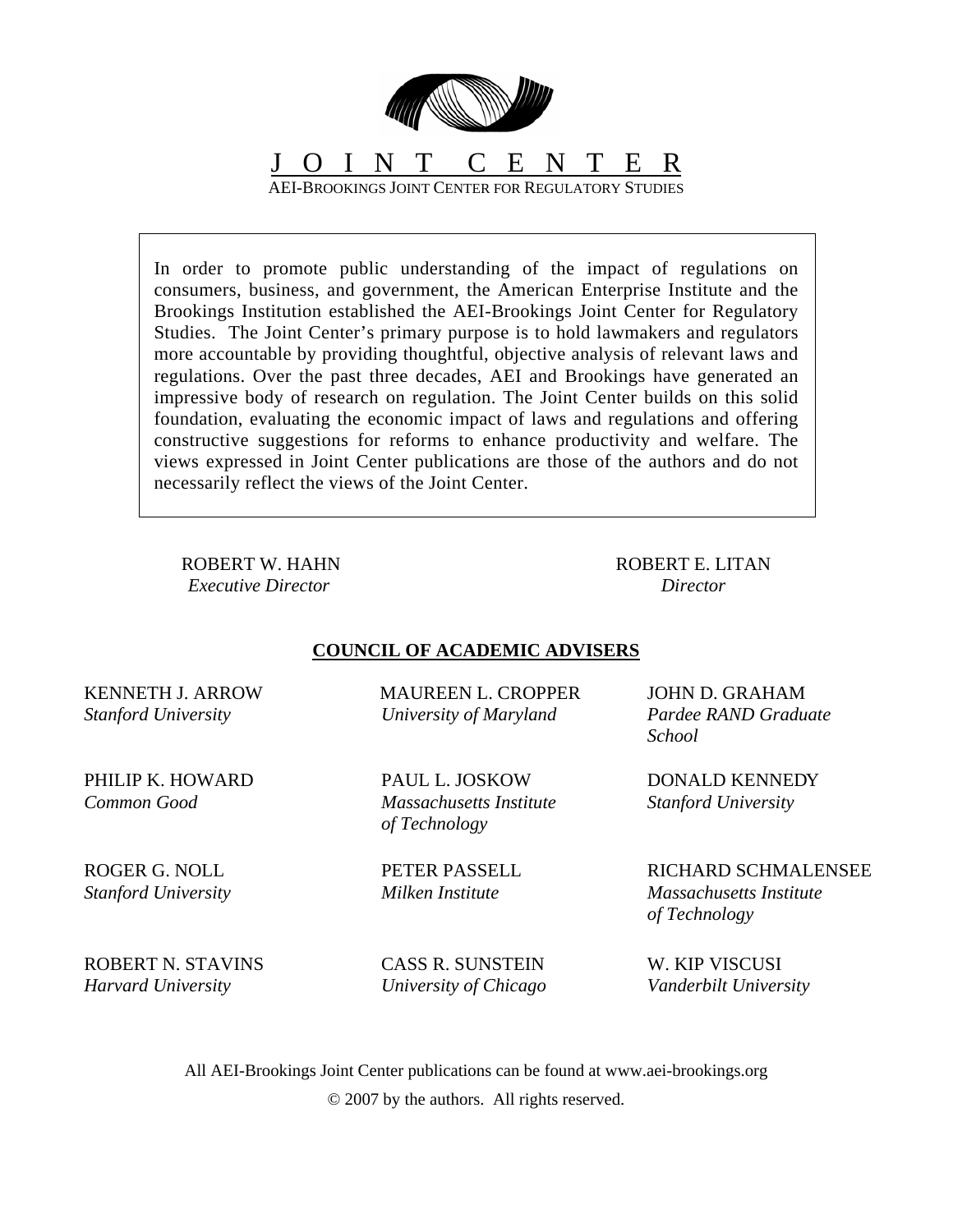#### **Executive Summary**

This paper critically reviews the draft of the Office of Management and Budget's tenth report on the benefits and costs of federal regulations. The draft report is similar to previous reports, and does not break new ground.

This paper critically reviews the draft of the Office of Management and Budget's tenth report on the benefits and costs of federal regulations. The draft report is similar to previous reports, and does not break new ground.

We offer seven recommendations—six for OMB and one for Congress—that would help hold lawmakers and regulators more accountable for the regulations they produce. Our recommendations focus on getting the regulatory agencies to produce better analysis, making that analysis more transparent and readily available, and making the regulatory process itself more transparent.

We recommend that OMB:

- examine the extent to which regulations maximize net benefits;
- include a scorecard showing the number and percentage of final regulations that pass a benefit-cost test based on factors that can be quantified and monetized;
- request that all agencies report on the extent to which they comply with OMB's guidelines for conducting regulatory analysis using a regulatory scorecard for individual RIAs;
- provide guidelines for assessing the effectiveness of antiterrorism regulations;
- include a discussion of the costs and benefits of antitrust activities in its annual report; and
- facilitate the use of information markets for public and private purposes by issuing a prompt letter to the Commodity Futures Trading Commission and encouraging Congress to lowering regulatory barriers to starting these markets.

We also recommend that Congress require *all* agencies to comply with OMB's guidelines for conducting regulatory analysis.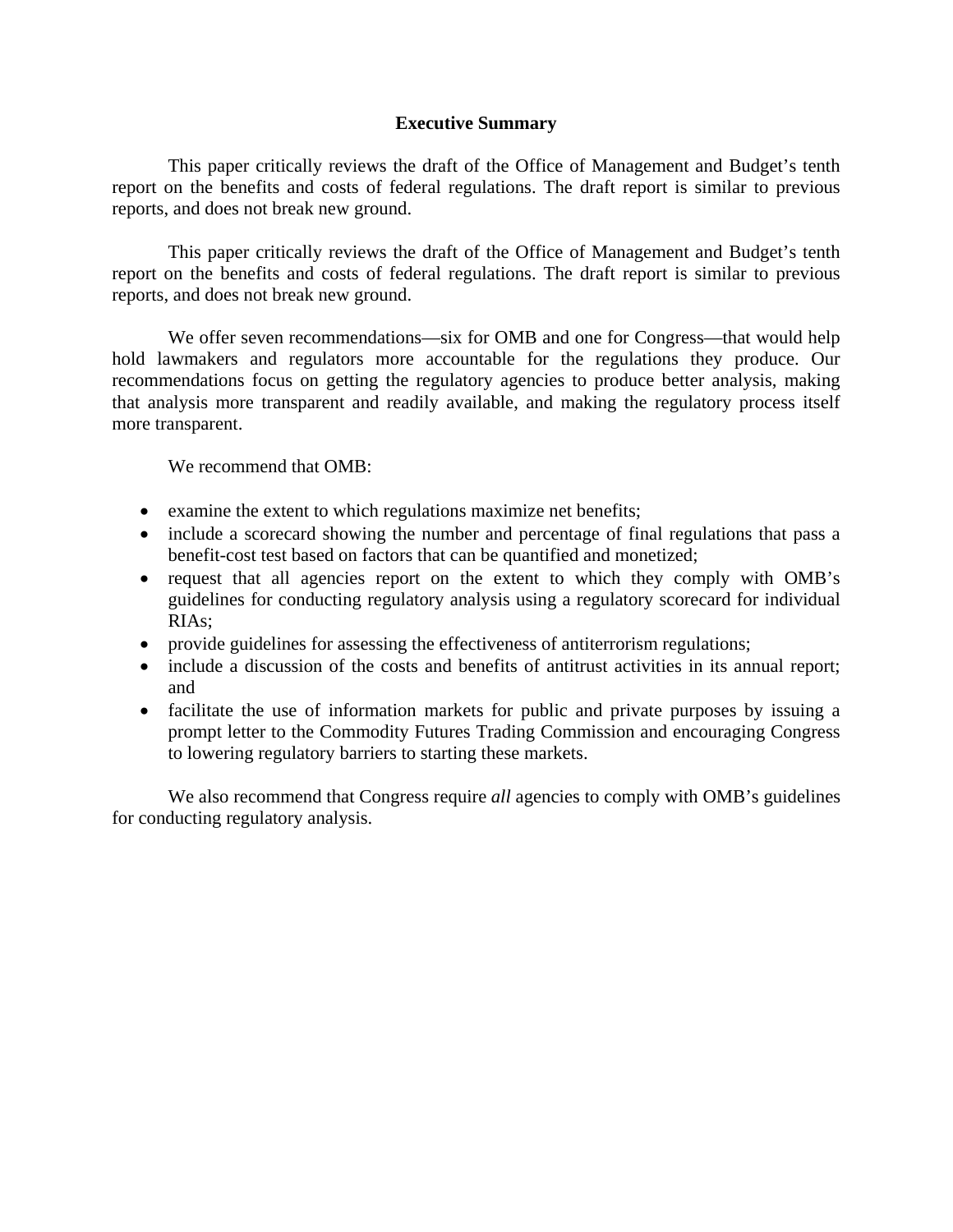#### **An Analysis of the Tenth Government Report On the Costs and Benefits of Federal Regulations**

Robert W. Hahn and Robert E. Litan

#### **1. Introduction**

The Office of Management and Budget (OMB) has recently released a draft of its tenth annual report to Congress on the costs and benefits of federal regulations.<sup>[1](#page-3-0)</sup> The law requires that OMB submit a report to Congress that provides estimates of the costs and benefits of federal regulations. The report is also supposed to make recommendations for reform, provide guidelines for agencies to standardize benefit and cost estimates, and assess the impact of federal regulation on State and local government, small business, wages and economic growth. $2$ 

The 2007 OMB draft report offers an expanded discussion of major rules issued by independent regulatory agencies.<sup>[3](#page-3-2)</sup> OMB uses an abbreviated scorecard to note the percentage of independent agency rules that include some information on costs or benefits. OMB frequently reiterates the difficulty in evaluating independent agency rules since it does not analyze these rules and seeks comment on how to develop the discussion. While the discussion is limited, we applaud OMB's efforts to summarize available information on the independent agencies.

In this analysis, we argue that OMB has failed to address the most serious problems with agencies' regulatory analyses. We offer seven recommendations—six for OMB and one for Congress that would help address these core issues.

We recommend that OMB: examine the extent to which regulations maximize net benefits; include a scorecard showing the number and percentage of final regulations that pass a benefit-cost test; request that all agencies report on the extent to which they comply with OMB's guidelines for conducting regulatory analysis; provide guidelines for assessing the effectiveness of antiterrorism

<span id="page-3-0"></span> $1$  OMB (2007).

<span id="page-3-1"></span><sup>&</sup>lt;sup>2</sup> The FY2001 Treasury and General Government Appropriations Act, § 624 (a) requires OMB to submit an "accounting statement and associated report" containing: "(1) an estimate of the total annual costs and benefits (including quantifiable and non-quantifiable effects) of Federal rules and paperwork, to the extent feasible: (A) in the aggregate; (B) by agency and agency program; and (C) by major rule; (2) an analysis of impacts of Federal regulation on State, local, and tribal government, small business, wages, and economic growth; and (3) recommendations for reform." Section 624 (c) also requires OMB to "issue guidelines to agencies to standardize: (1) measures of costs and benefits; and (2) the format of accounting statements."

<span id="page-3-2"></span> $3$  The draft report also includes a new chapter on agency compliance with the Unfunded Mandates Reform Act (UMRA). The annual report on agency compliance with the UMRA is usually included with the final report on the costs and benefits of federal regulations. This is the first time it is included in the draft. We do not review this section here.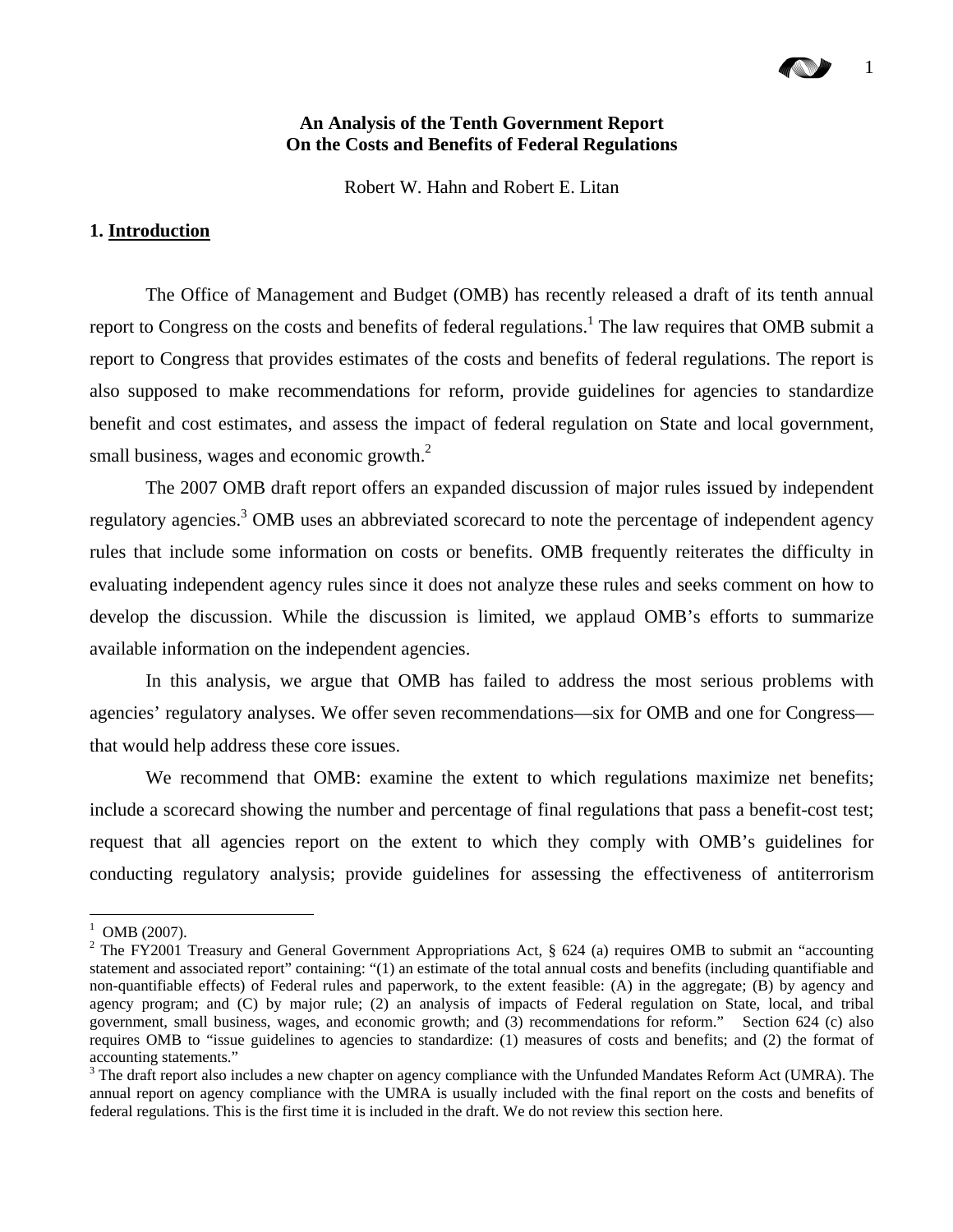regulations; include a discussion of the costs and benefits of antitrust activities in its annual report; and facilitate the use of information markets for public and private purposes by issuing a prompt letter to the Commodity Futures Trading Commission aimed at lowering regulatory barriers to starting these markets.

Requiring agencies to comply with OMB's guidelines has been unsuccessful. The guidelines have little value if they are not seriously enforced. We recommend that Congress require *all* agencies to comply with OMB's guidelines for conducting regulatory analysis.<sup>[4](#page-4-0)</sup>

Section 2 offers recommendations for improving OMB's report and regulatory oversight function. Section 3 presents our conclusions.

#### **2. Recommendations**

 $\overline{a}$ 

While OMB has addressed a few key issues in this report, there is significant room for improvement. We offer seven recommendations aimed at improving the OMB report and the regulatory process.

## **Recommendation 1: OMB should add a discussion in its report that assesses the extent to which the regulations under consideration maximize net benefits.**

To assess the extent to which the regulations maximize net benefits, the agencies should identify the alternative or alternatives that maximize expected net benefits. They should then quantify those net benefits to the extent reasonable. In addition, they should also explain why those alternatives are not selected in cases where they are not selected.

Specifically, we believe that it is important to identify efficient alternatives even when they are not legally permissible. Executive order 12291 requires this, while executive order 12866 does not preclude it.<sup>[5](#page-4-1)</sup> Agencies should also make an argument for why they expect benefits to exceed costs (even qualitatively). This could be especially important when many key benefits or costs cannot be monetized.

<span id="page-4-0"></span><sup>&</sup>lt;sup>4</sup> *All* agencies include both executive and independent agencies.

<span id="page-4-1"></span> $5$  According to Reagan (1981), §3(d)4, each Regulatory Impact Analysis shall contain the following information: "A description of alternative approaches that could substantially achieve the same regulatory goal at lower cost, together with an analysis of this potential benefit and costs and a brief explanation of the legal reasons why such alternatives, if proposed, could not be adopted." See also Clinton (1993).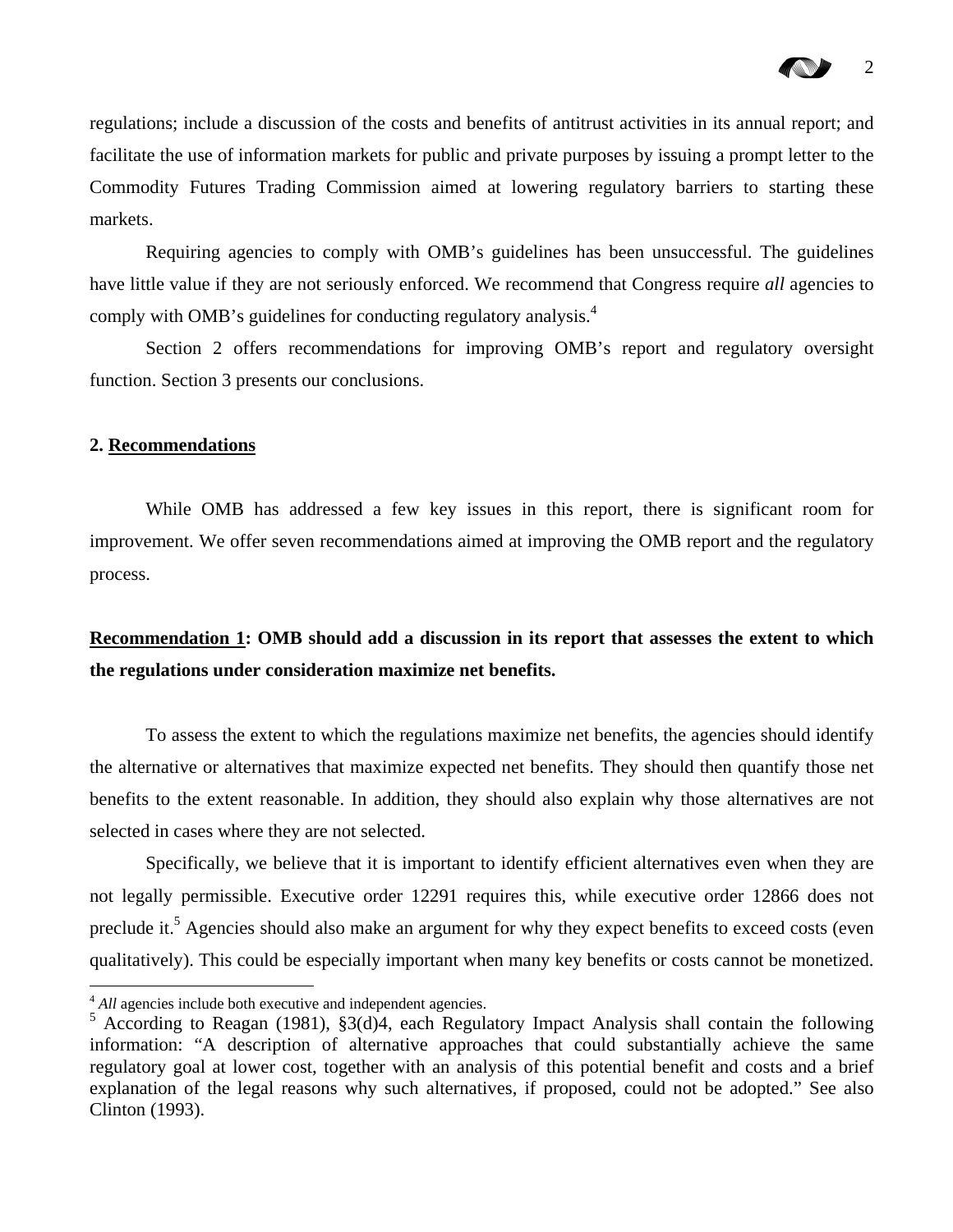

In general, however, we think it would be useful to present net benefits as a best estimate of the best estimate of costs minus the best estimate of benefits. This calculation forces movement in the direction of quantifying other benefits, though the caveats of key missing costs or benefits should be noted. Otherwise, there will always be a tendency to hide behind the lack of full information on costs or benefits. We are not implying that the net benefit calculation will always be very useful by itself, but it will create an incentive to get better information. In the meantime, the agency can point out that the estimate should not be used on its own.

See last year's analysis for details, published by the AEI-Brookings Joint Center and available at [http://www.aei-brookings.org/admin/authorpdfs/page.php?id=1290.](http://www.aei-brookings.org/admin/authorpdfs/page.php?id=1290)

**Recommendation 2: OMB should include a scorecard showing the number and percentage of final regulations that pass or fail a benefit-cost test based strictly on factors that can be quantified and expressed in monetary terms.[6](#page-5-0)** 

Discussion: See last year's report published by the AEI-Brookings Joint Center.

**Recommendation 3: OMB should request that** *all* **agencies report on the extent to which they comply with OMB's guidelines for conducting regulatory analysis using a regulatory scorecard.** 

OMB could start by asking each agency to fill out a standardized scorecard for each Regulatory Impact Analysis (RIA). One scorecard has been proposed by Hahn and Sunstein (2002).<sup>[7](#page-5-1)</sup> OMB could then ask agencies to aggregate the information from those individual scorecards. OMB should assemble this information and present it in a user-friendly format.

Summary information on individual RIAs is potentially useful for individuals interested in a particular regulation. Aggregate information is potentially useful for determining if there are systematic strengthsand weaknesses in how RIAs are done in each agency.<sup>8</sup>

In the past, we have recommended that OMB issue a scorecard identifying the extent to which regulatory analyses comply with its guidelines for conducting regulatory analysis. OMB, however, has

<span id="page-5-0"></span><sup>&</sup>lt;sup>6</sup> This scorecard should include all final, economically significant regulations summarized in the aggregate. The time frame should be at least the past decade.

<span id="page-5-1"></span><sup>&</sup>lt;sup>7</sup> See Table 4, Hahn and Sunstein (2002, 1519).

<span id="page-5-2"></span><sup>&</sup>lt;sup>8</sup> See Hahn and Dudley (2007).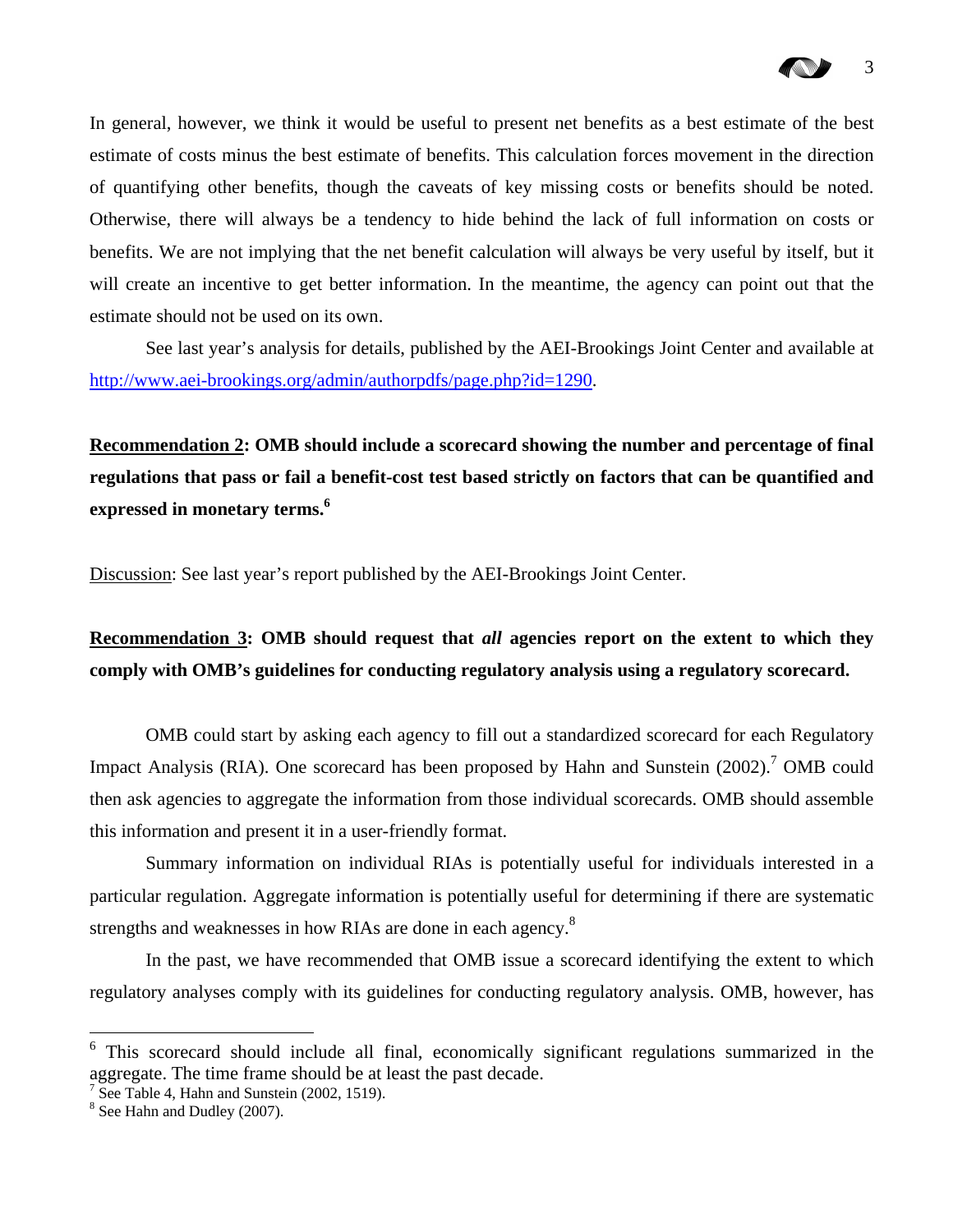not yet implemented this recommendation. Interestingly, this year, OMB did issue a summary report of major rules issued by independent agencies, an effort we applaud.<sup>[9](#page-6-0)</sup>

**Recommendation 4: Congress should require that all agencies comply with OMB's guidelines for conducting regulatory analysis.** 

Discussion: See last year's report published by the AEI-Brookings Joint Center.

**Recommendation 5: OMB should provide guidelines for how the Department of Homeland Security should quantify and monetize the benefits of antiterrorism regulations.** 

Discussion: See last year's report published by the AEI-Brookings Joint Center.

**Recommendation 6: OMB should include a discussion of the costs and benefits of antitrust activities in its annual report.** 

Discussion: See last year's report published by the AEI-Brookings Joint Center.

**Recommendation 7: OMB should facilitate the use of information markets for public and private purposes by issuing a prompt letter to the Commodity Futures Trading Commission aimed at lowering regulatory barriers to starting these markets. OMB should also consider alerting Congress to the role it could play in stimulating the development of prediction markets by reducing barriers to entry.**

A fundamental problem with benefit-cost analysis in assessing new regulations is that it is usually done before the fact. It is *ex ante* as opposed to *ex post*. When doing analyses before the fact, it is difficult to predict the future values of key variables that could be affected by a policy. The analyst may need to forecast, for example, the net benefits of a regulation to reduce arsenic several years before any benefits are realized. We think that information markets could be used to estimate parameters that

<span id="page-6-0"></span> $9^9$  See OMB (2007), at 16.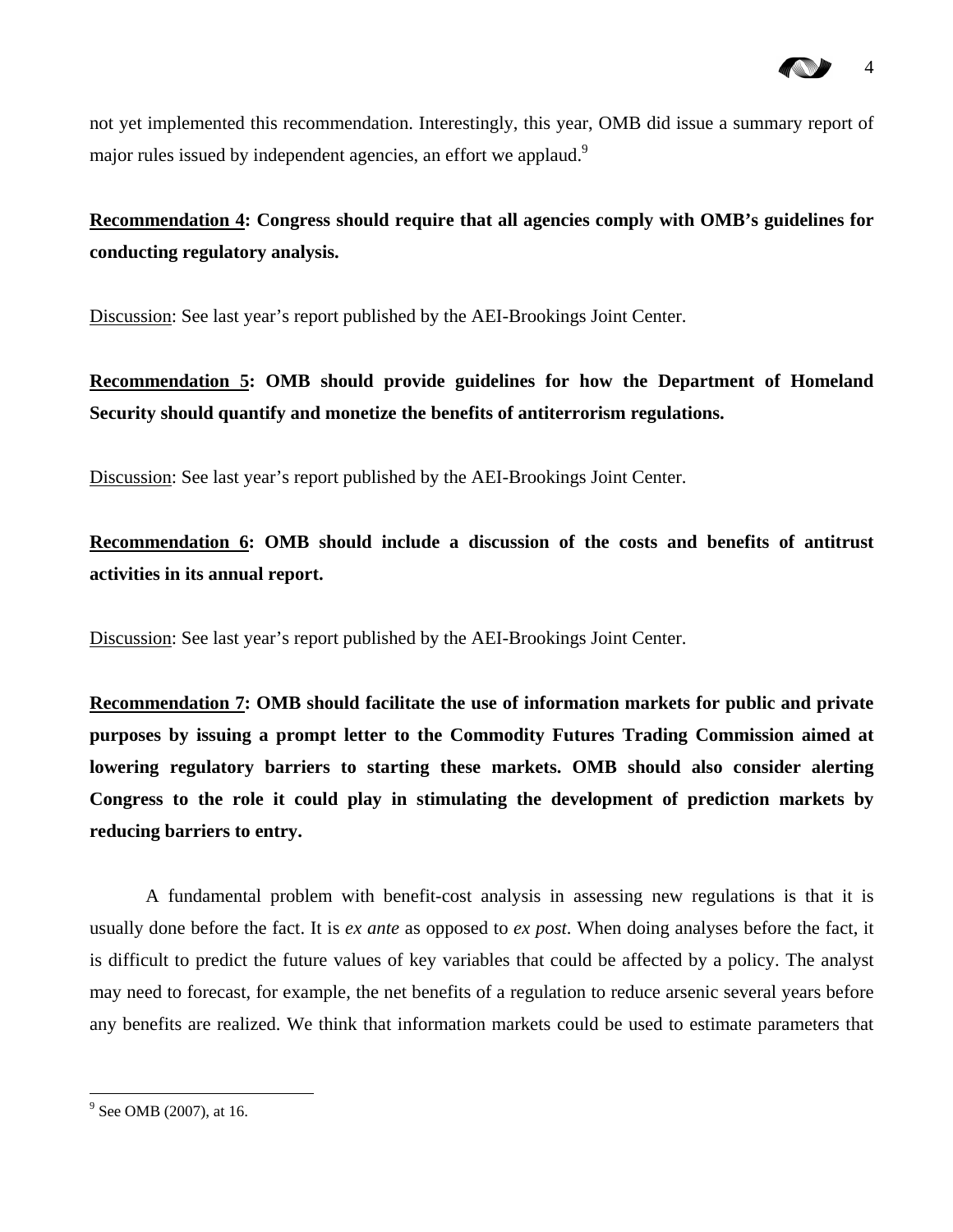would be directly useful for doing a benefit-cost analysis.<sup>10</sup> Information markets are markets for contracts that yield payments based on the outcome of an uncertain future event, such as the impact of an EPA air quality regulation on the incidence of lung cancer twenty years from now. An information market allows individuals to purchase contracts, using real money, that yield payments to their owners that depend on the uncertain outcome of a future event.<sup>11</sup> With the advent of the Internet, information markets are becoming more widespread. They are used in a number of contexts ranging from assessing the likelihood that the Federal Reserve will raise interest rates to assessing the odds that a particular presidential candidate will be elected.

But how confident should we be in the results derived from information markets? We can be more confident in such results if we introduce information markets that allow people to profit from superior knowledge about the future.<sup>12</sup>

If there were an information market that suggested that the incidence of cancer would decrease by 10% with a particulate matter regulation, this estimate would in theory incorporate all publicly available information about that regulation's effects.<sup>13</sup> Moreover, information from the prices in these markets is likely to dominate other forecasts if the information markets are designed well.

OMB should consider encouraging regulatory agencies to facilitate the use of information markets that could provide information on the costs and benefits of regulation. It should also advise agencies on how to apply information markets to determine the economic impacts of regulations. At this point, the benefit-cost estimates derived from information markets should supplement, not replace, conventional regulatory analyses.

In order for OMB and the agencies to use information markets, they must be allowed to do so. There are, however, several regulatory hurdles to establishing such markets, largely arising from state prohibitions on Internet gambling. The authority for regulating many information markets should be shifted from the states to the federal government, and the federal government should implement a clear

<span id="page-7-1"></span><span id="page-7-0"></span>

<sup>&</sup>lt;sup>10</sup> We use the terms "information market" and "prediction market" interchangeably.<br><sup>11</sup> For a useful definition of information markets, see Wolfers and Zitzewitz (2004), at 108. "Analytically, these are markets where participants trade in contracts whose payoff depends on unknown future events." The literature also refers to these markets as "speculative markets" and "betting markets." For a discussion of speculative markets, see Hanson (2003) (revised), at 6:"Most markets for stocks, bonds, currency, and commodities futures are called *speculative markets* because they allow people to bet on future prices by buying or selling today in the hope of later reversing such trades for a profit." For a discussion of "betting markets" see Rhode and Strumpf (2004).<br><sup>12</sup> See, e.g., Hanson (2003) (revised). See also Abramowicz (2004).

<span id="page-7-2"></span>

<span id="page-7-3"></span><sup>&</sup>lt;sup>13</sup> When we say the market may "know", "believe" or "suggest," we are referring to the knowledge and beliefs of speculators in the market, which will be reflected in the market price. In what follows, when we ascribe a view to the market, such as "the market expects," we use this as a shorthand.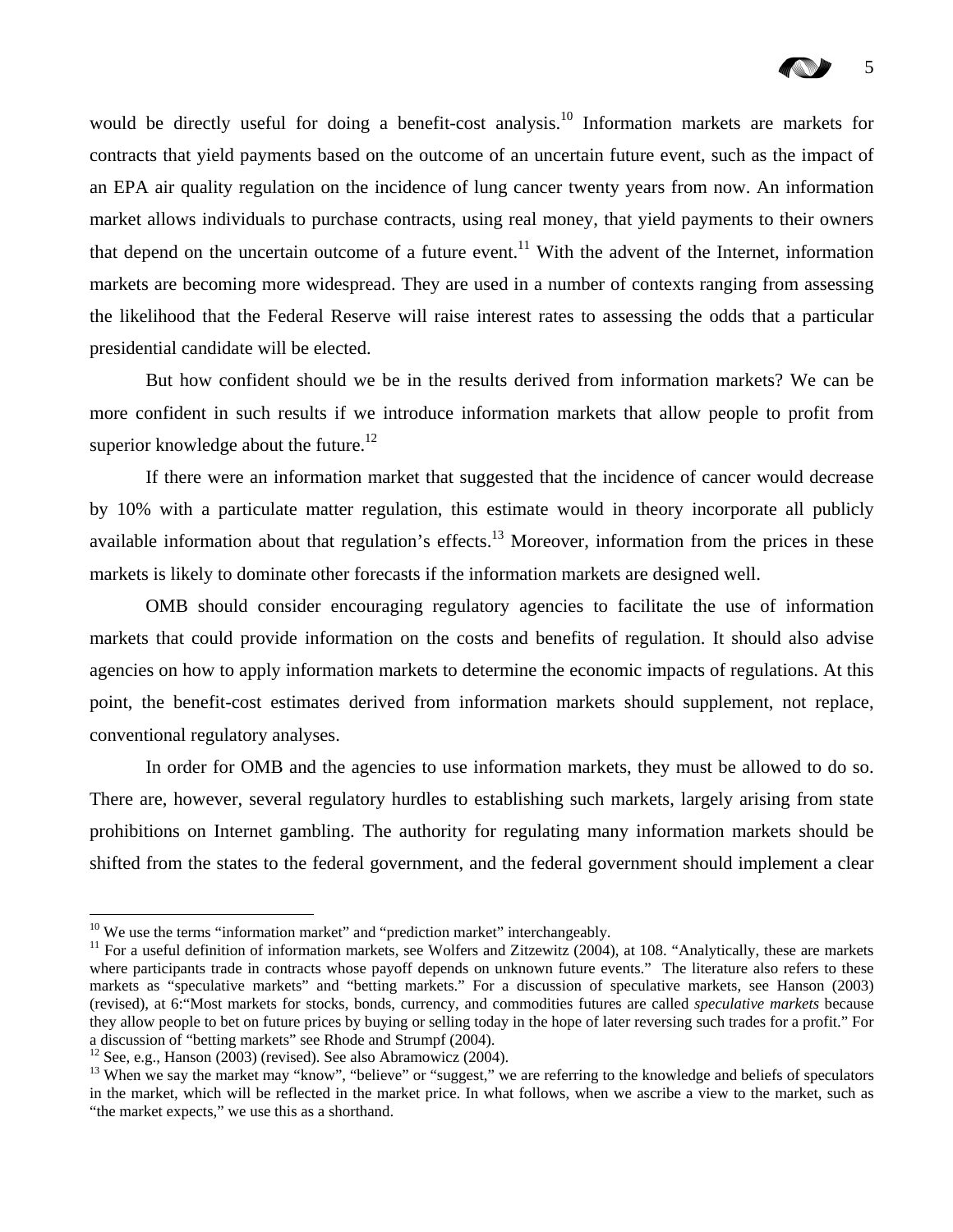policy that would make it relatively easy to research and organize information markets that would improve economic decisions.<sup>[14](#page-8-0)</sup>

Specifically, we would suggest that OMB ask the CFTC to lower regulatory barriers that impede the development of information markets. In addition, OMB should consider alerting Congress to the role it could play in stimulating the development of prediction markets by reducing barriers to entry.<sup>15</sup>

#### **4. Conclusion**

 $\overline{a}$ 

This analysis critically reviews the draft of the Office of Management and Budget's tenth report on the benefits and costs of federal regulation. We offer seven recommendations—six for OMB and one for Congress—that would help hold regulators and lawmakers more accountable for the regulations they produce. Our recommendations focus on getting the regulatory agencies to produce better analysis, making that analysis more transparent and readily available, and making the regulatory process itself more transparent.

Finally, while we believe that covering new topics can have value, we believe OMB should focus on a few critical components of the report. The most important, in our view, is to obtain accurate assessments of the costs and benefits of major individual federal regulations and viable alternatives to those regulations. With such information, decision makers and interested parties will be in a better position to gauge the effectiveness of the federal regulatory process. Once OMB begins to develop more accurate assessments of the costs and benefits of individual regulations, it may want to consider exploring possible reforms that Congress may want to enact.<sup>[16](#page-8-2)</sup>

<span id="page-8-1"></span><span id="page-8-0"></span>

<sup>&</sup>lt;sup>14</sup> For a more in-depth discussion of how to regulate information markets, see Hahn and Tetlock (2006).<br><sup>15</sup> See Arrow et al. (2007) and Hahn and Tetlock (2007). This recommendation to Congress could be presented in the report on the costs and benefits of federal regulations. The Regulatory Right-to-Know Act specifically calls for OMB to include "recommendations for reform." See Section 624 of the Treasury and General Government Appropriations Act of 2001 (Pub. L. 106-554, Sec. 1(a)(3), 31 U.S.C. § 1105 note, (a)3). <sup>16</sup> For example, OMB may want to weigh in on regulatory policies in specific sectors. Possibilities include the regulation of

<span id="page-8-2"></span>the Internet and the regulation of the electricity sector.